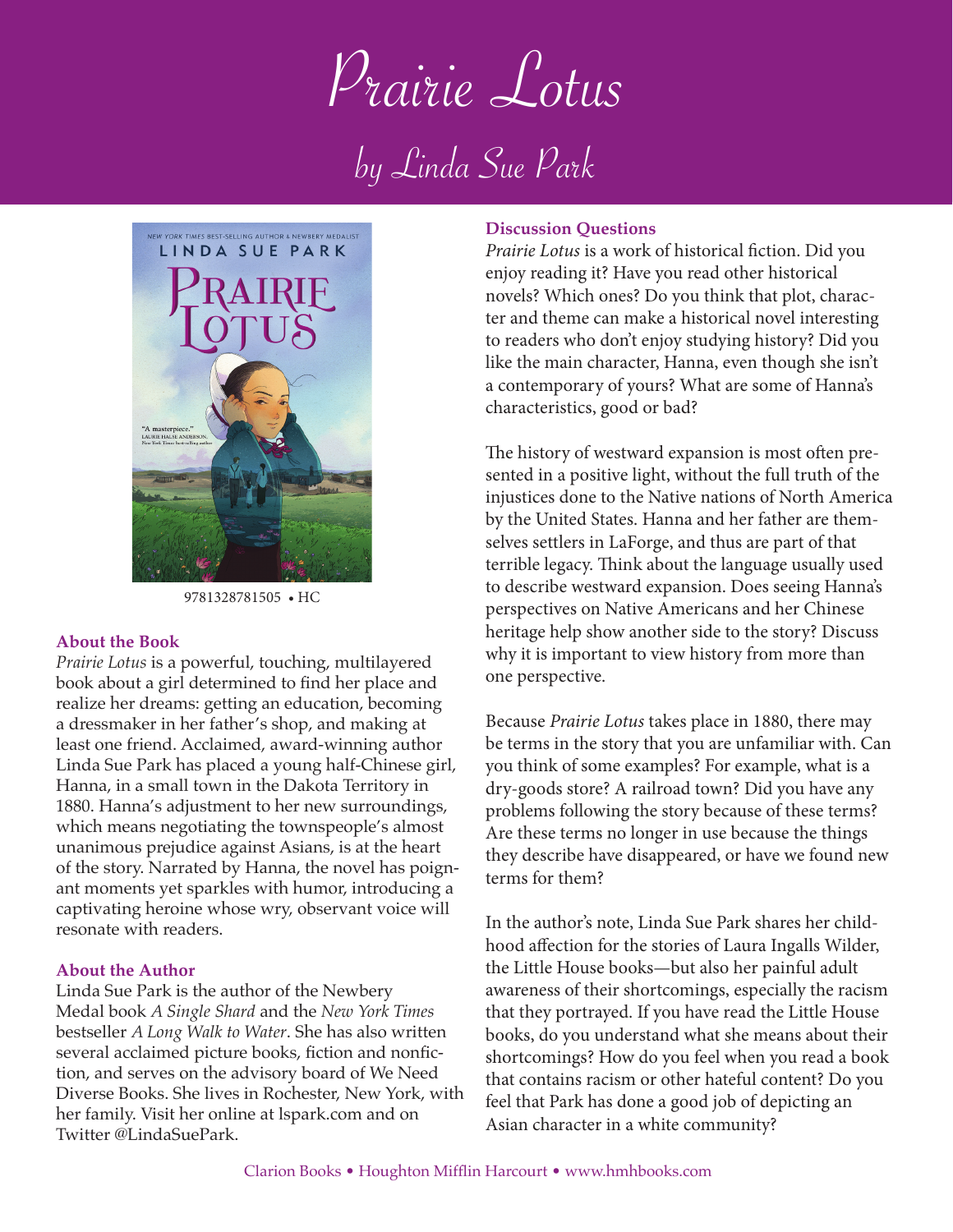Prairie Lotus

by Linda Sue Park

In the first chapter, one of the book's main themes is introduced when Hanna thinks, "But she already knew from living in California that most white people didn't like having neighbors . . . who weren't white themselves" (11). Share some scenes from the book where this statement plays out. Have you known this to be true in your life? Your school? Your community? How? Why do think you think people still feel this way?

Hanna is determined to "sew her way into the hearts of the women of LaForge" (127). Why does she believe that her talent will earn her respect? How have you seen this happen in contemporary life? Do you believe that appreciating someone's talent will help people put their prejudices aside? What happens when people concentrate on the ways they are alike rather than the ways they are different? How do the townspeople of LaForge begin overcoming their prejudice of Hanna?

Talk about what some of the other themes of the book are (courage, respecting differences, family relationships). How does Park weave some of those themes into Hanna's story?

Talk about some of the book's scenes that show Hanna's courage—like when she walks into school alone on the first day. Have you ever had to do something like that? How did it make you feel? Yes, Hanna is brave, but what are the circumstances that require her to keep summoning her courage? What are some of the things that motivate her to keep being brave? Would it be hard for you to swallow your anger and stay calm, as Hanna often does?

On Hanna's second day of school, what does the teacher do that helps her feel included in the class? Try doing this with your class—share where you are from or about a place you've visited. What other things could you share that might highlight your commonality?

Park writes that the stories she invented as a child about the Little House world were "a pre-internet version of fan fiction" (249). She loved the setting and the characters, and with her imagination she made a place for herself in that world. What do you imagine your place could have been in Hanna's world? Is there a place or time in history or literature that you strongly identify with? When or where? What could be your place in that world?

Talk about some of the ways Hanna stays connected to Mama. Do you think Mama did a good job of preparing Hanna for some of the prejudice she has faces? What about the knowledge that "there were times when it was useful—*crucial*—to hide her thoughts" (87)? Do you agree with this advice? Is it helpful or harmful?

Do you agree with Hanna when she thinks, "The world was so often unfair, and she couldn't do a single thing about most of that unfairness" (81)? If you disagree, what things do you suggest can be done when you believe that something is unfair?

In addition to school, Hanna always seems to have work to do—sewing, housework, and cooking. How different is that from what is expected of you? How are expectations for kids today different than what they were in the past? Hanna works hard in part because she is determined to be an independent adult. Is this a motivation for you or your friends?

Papa says to Hanna about the Native Americans, "The land ought to go to people who work to improve it" (11). Do you think he really believes this, or is this just another excuse for racism? Why would Papa be racist when he has personally faced the injustice of prejudice about his family? How is it that anyone who has personally faced racism can exhibit racist behaviors themselves?